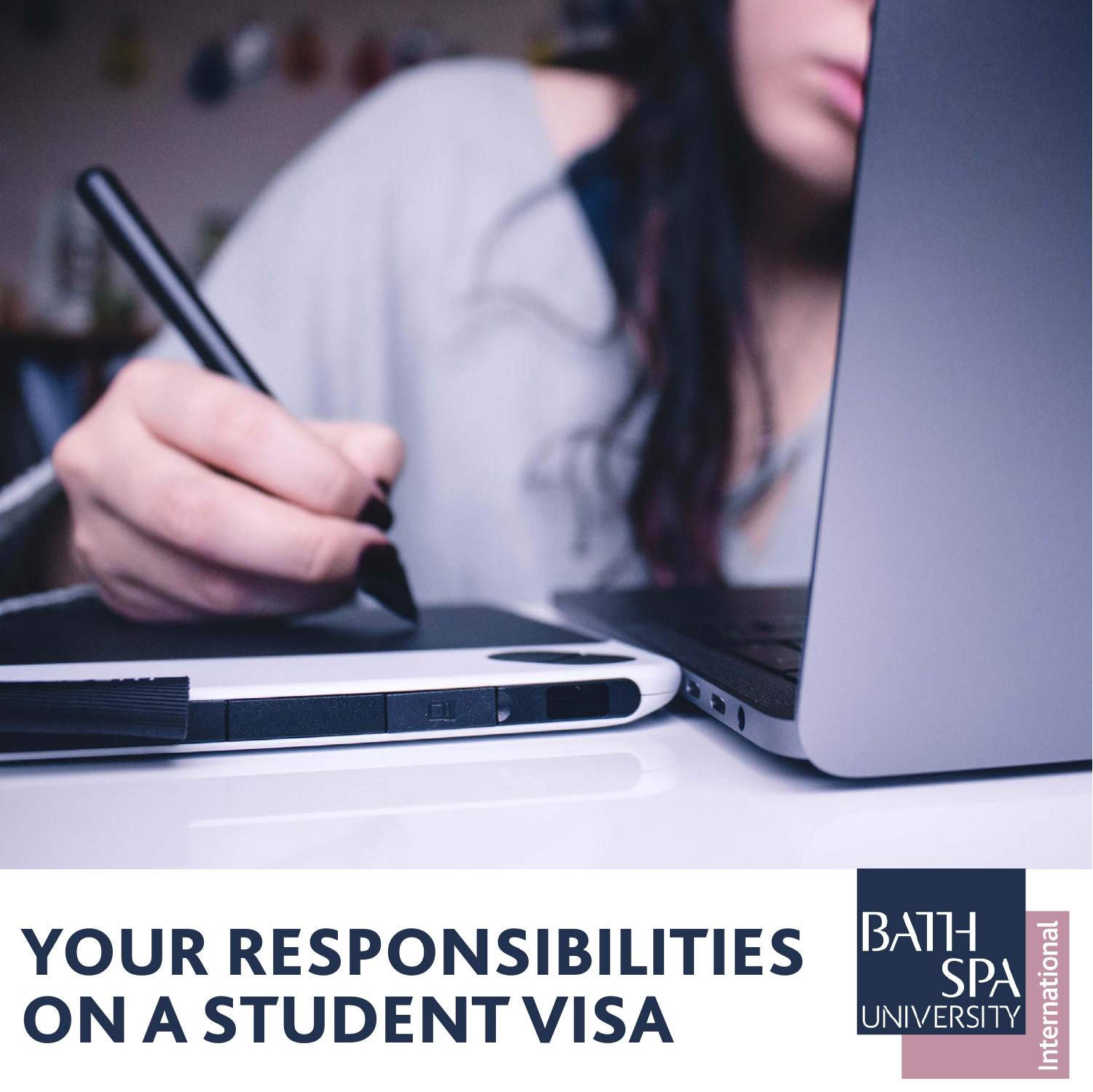**As an international student, there are requirements and obligations related to the Immigration Rules, your studies and the University that you must meet.**

This document explains your responsibilities as an international student at Bath Spa University, as well as what the University's responsibilities are to the Home Office.

Please read the details carefully and contact the **[Immigration](https://www.bathspa.ac.uk/international/visas-and-immigration/)  [Advice team](https://www.bathspa.ac.uk/international/visas-and-immigration/)** if you need clarification or are unsure about anything concerning your responsibilities.

In unfortunate situations where students are found to not be meeting their responsibilities or breaking their visa conditions, it can result in sponsorship being withdrawn. If this happens to you, **you will likely need to leave the UK** and it will affect your future visa applications.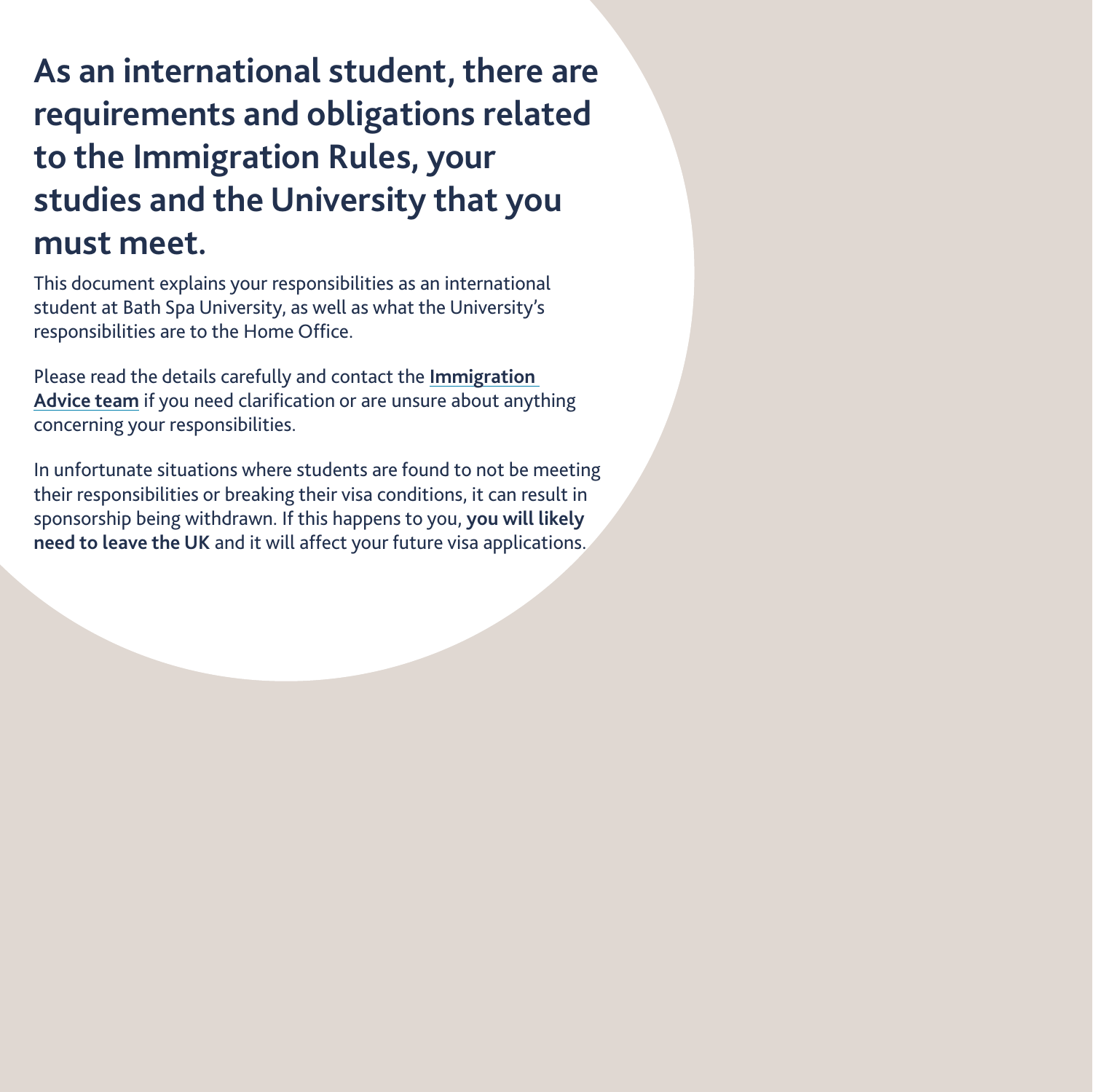# **Entering the UK**

Please read the information on the **[UK Government's requirements](https://www.gov.uk/uk-border-control/before-you-leave-for-the-uk)  [on entering the UK](https://www.gov.uk/uk-border-control/before-you-leave-for-the-uk)** and check it regularly for changes so that you are prepared.

Please also refer to our **[Arriving](https://www.bathspa.ac.uk/international/arriving/)** page for information on getting to Bath, collecting your BRP card and enrolling at the University.

# **Protecting your immigration status while you're here**

#### **WORKING IN THE UK**

Work rights are a condition of your immigration permission so it is very important that you are clear about what you may and may not do. The **[Home Office student route caseworker guidance](https://www.gov.uk/government/publications/points-based-system-student-route)** is useful for in-depth guidance on working conditions. It is important to note that if you breach these restrictions, it means that you are working illegally and your Student sponsorship will be withdrawn.

Your Student visa vignette or Biometric Residence Permit (BRP) will indicate how long you are permitted to work each week during term time. For international students at Bath Spa University on a Student visa this will either be 10 hours or 20 hours a week during term time. Outside of term time you may work longer hours per week.

Normally, if you are studying with a valid Student visa at undergraduate or postgraduate degree level for six months or longer, you are permitted to work:

- no more than 20 hours per week
- • full-time during official vacation periods

Additional restrictions mean that you:

- can only be employed on a temporary basis and cannot be employed on a permanent contract
- cannot be self-employed or set up a business
- cannot be employed as a professional sportsperson or as an entertainer

**Your employer will also be required to submit a Right to Work check to confirm it is legal to employ you.** Expect them to ask to see your passport and BRP. Do not let them keep these documents under any circumstances; it is illegal for them to do so. They should simply take photocopies of these for their records.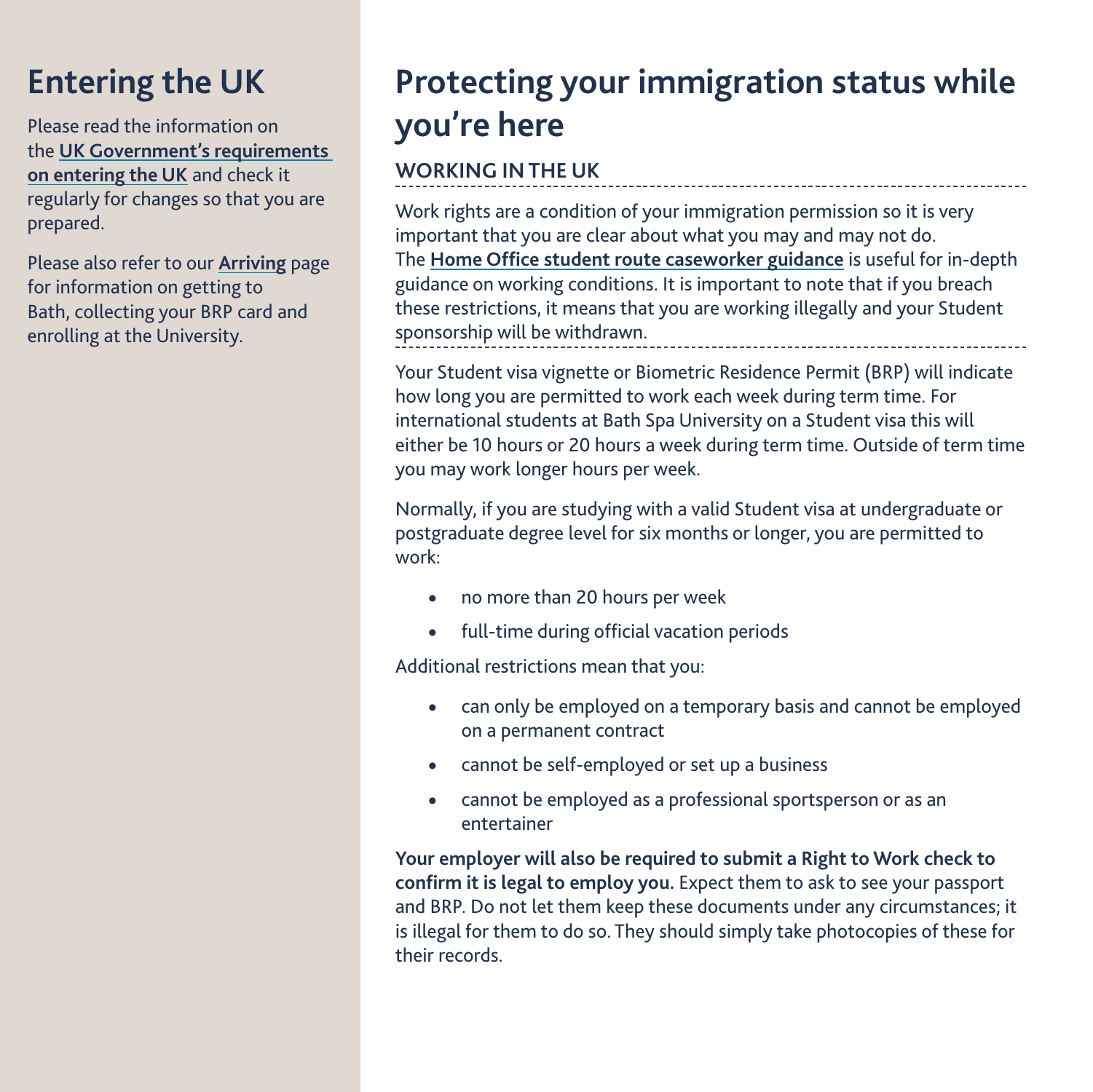### **Placements**

You are also permitted to take up any work placements that form an assessed part of your course, providing the work placement does not amount to more than 50% of the course. Please note any work placement is considered a **change in circumstances** that we must report to UKVI so you must contact us prior to a placement starting.

Work placements can be paid or unpaid and can be full time, even in term time. The work endorsement in your passport or on your biometric residence permit will not state this, but the **[Home Office guidance for](https://www.gov.uk/government/publications/right-to-work-checks-employers-guide)  [employers](https://www.gov.uk/government/publications/right-to-work-checks-employers-guide)** explains it.

If you are permitted to take employment, you can do that (up to 10 or 20 hours a week in term time) in addition to working on your placement.

## **Balancing work with studies**

Please note that the primary purpose of a Student visa is to study. Although you are permitted to work 20 hours per week during term time, it is advised that before committing to any employment, you consider the time required for timetabled study as well as independent study, course work, revision for examinations and additional reading. We recommend that you do not commit to working any more than 15 hours per week during term time.

### **Working after completing your studies**

The period of leave after the course end date on your CAS is issued by UK Visas and Immigration to allow students time to wrap up any affairs prior to leaving the UK, or to arrange an alternative immigration category (such as the Graduate visa or Skilled Worker visa) and is considered to be a period of vacation. Therefore, you will be able work full-time for the remaining leave after completion of your studies.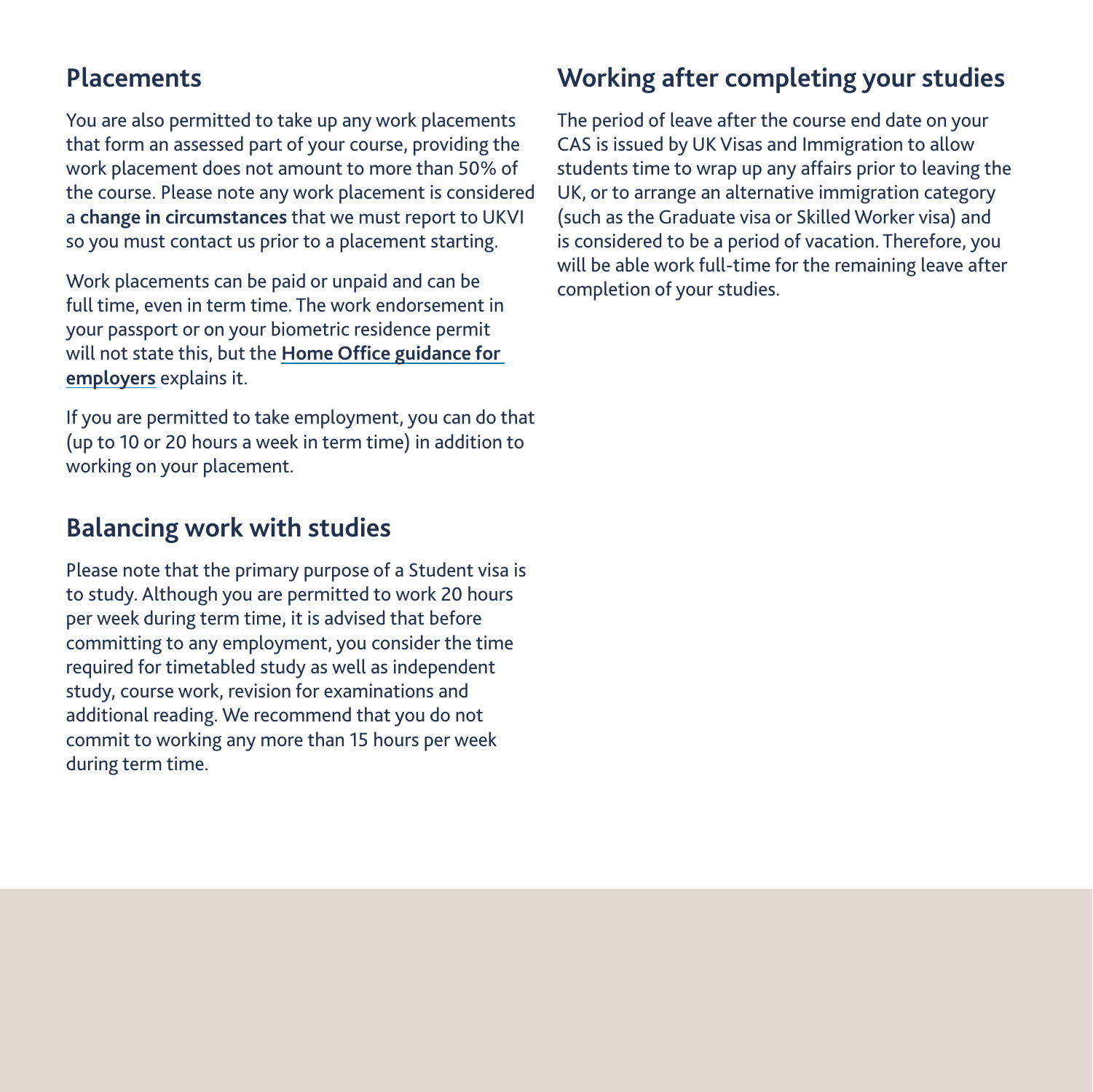### **Travel to Europe and the Schengen visa**

If you would like to travel around Europe, a **[Schengen](https://www.schengenvisainfo.com/schengen-visa-countries-list/)  [visa](https://www.schengenvisainfo.com/schengen-visa-countries-list/)** will grant you entry to most countries. The Schengen Area is the area including 26 European countries that have abolished passport and any other type of border control at their mutual borders, so travel here is extremely simple once you have the Schengen visa.

The Schengen Area covers most of the EU countries, except Ireland. Although not members of the EU, countries like Norway, Iceland, Switzerland and Lichtenstein are also part of the Schengen zone.

### **Travel during term time**

You are not permitted to travel during term time. If you do have to leave and re-enter the UK during term time, you will need to have a written permission from Bath Spa University. You will need to carry this with you as Border Force Officers at the UK Border may ask you to explain why you are travelling during term time whilst registered as a full-time student.

If you need to leave the UK for a field trip or as part of your course or research, please contact the Immigration Advice Service ahead of departure so we can ensure you are fully prepared.

# **Travel and holidays**

During your time here, you may wish to travel to other countries. When you travel, you must always have a valid visa and a passport for the destination(s) you wish to visit. If you are still awaiting a decision by the Home Office on a UK visa application, you shouldn't book any travel until you have received your visa.

Most countries require visitors to have a passport with a minimum validity of 6 months left, before they will admit someone as a visitor. Therefore, ensure your passport has at least this amount of validity remaining. If you hold a Biometric Residence Permit (BRP) you must make sure that you take this on your travels as this is your visa to re-enter the UK. Like your passport, make sure it is valid. Take care of your passport and visa whilst on holiday.

### **Exceptional circumstances (travel during term time)**

We understand that there may be personal circumstances as well as festivities and celebrations held in your home country or culture that may fall at times of the year when you are expected to be in full-time study.

You are expected to attend and engage with your studies at all points during your course, however in exceptional circumstances you are welcome to contact us if you'd like

to discuss this further or apply for authorisation to travel.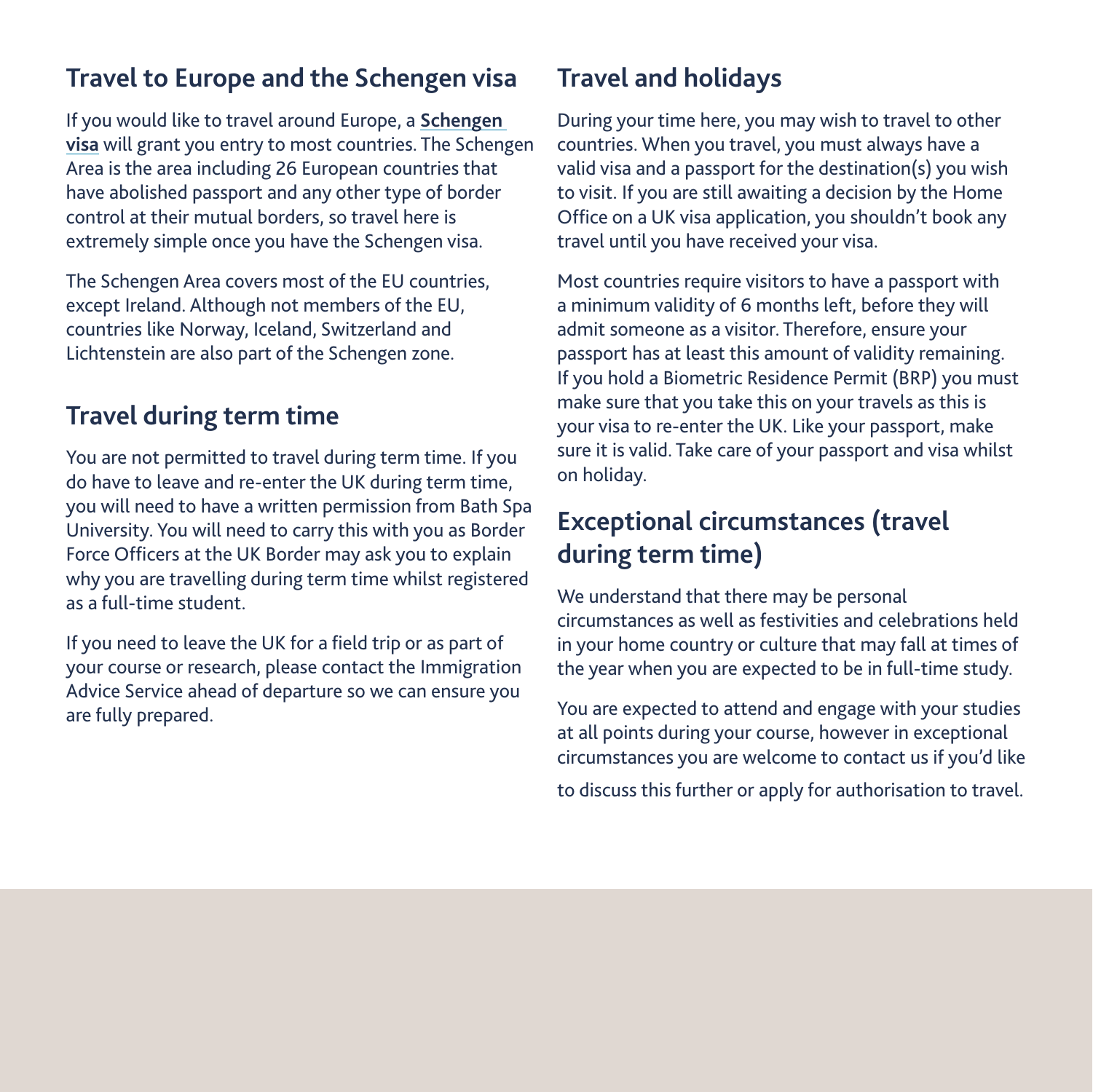# **Study related responsibilities**

#### **YOUR RESPONSIBILITIES**

#### **On arrival you must:**

- • Collect your Biometric Residence Permit (BRP) within 10 days of arrival into the UK
- Register with the Police (if your nationality requires it)

Please refer to our **[Arriving](https://www.bathspa.ac.uk/international/arriving/)** page on getting to Bath, collecting your BRP card, registering with the police, and enrolling at the University.

#### **During your studies you must:**

- Ensure that your visa is valid throughout your studies
- Check your Bath Spa student email account regularly throughout studies. Respond to communications from University staff when required
- Submit all assessments and sit all exams that your course requires
- Attend all the sessions of your course with no unauthorised absences
- Ensure that you comply with visa working restrictions. If you breach this restriction and work illegally, we will withdraw your student sponsorship
- • Re-enrol for your course on time each year
- Leave the UK if you interrupt your studies or withdraw from the University
- If you change your immigration status by moving into another visa category you must inform the University straight away

#### **YOU CAN'T APPLY FOR PUBLIC FUNDS**

Your immigration conditions prohibit you from accessing 'public funds', which means certain specific welfare benefits and local authority housing. However, using the National Health Service, sending your child to a state school, being exempt from the Council Tax, and paying 'home' fees for study, do **not** count as accessing public funds.

If you claim public funds, despite having a 'no recourse to public funds' condition, you:

- will be breaching the conditions of your immigration permission
- may have problems obtaining an immigration extension in the UK
- may be barred from coming back to the UK for at least 12 months (and, in some cases, five or ten years), under many categories and not just as a Student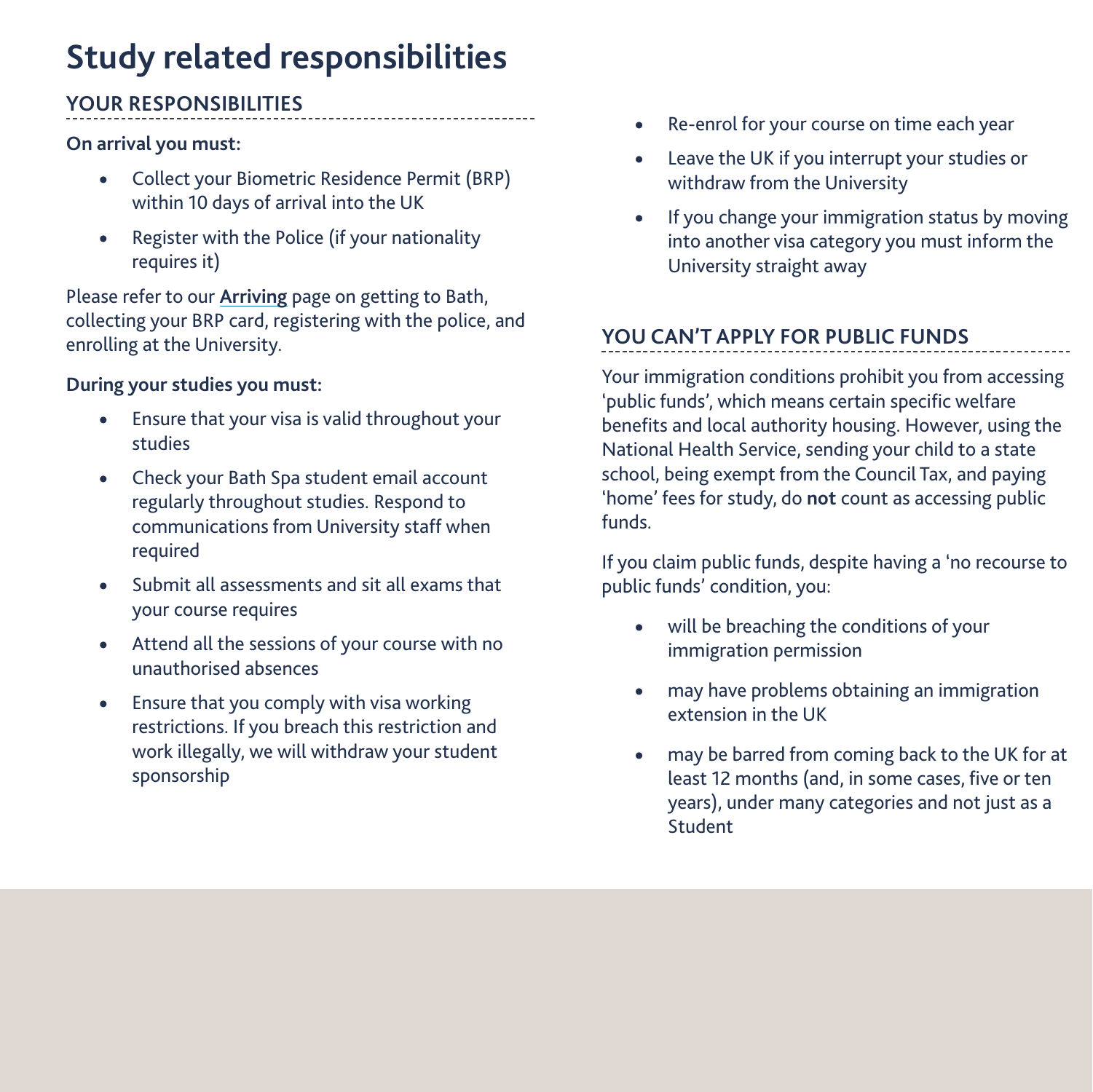#### **WHEN YOU NEED TO NOTIFY US**

#### **You must notify Bath Spa University if:**

- • You require a visa extension to complete your studies
- • You leave the UK for any reason during your course, or you withdraw, defer or intercalate your study
- • Your contact details change
- • There have been other changes in your circumstances (e.g. you've secured a credit bearing work placement or you've had changes in campus location)

#### **You must also have our permission to:**

- Change your course in any way
- • Leave the UK for study purposes (overseas field trips, placements or research)
- • Get authorised absence during your term time

#### **WHEN YOU NEED TO NOTIFY THE HOME OFFICE**

#### **You must [notify the Home office](https://www.gov.uk/change-circumstances-visa-brp) if any of the following change:**

- • Address
- • Name, nationality
- • Date of birth
- • Gender
- • Details of new passport
- Criminal convictions
- • Changes to relationships with family members who have permission to be in the UK as your dependant
- • Other relevant changes